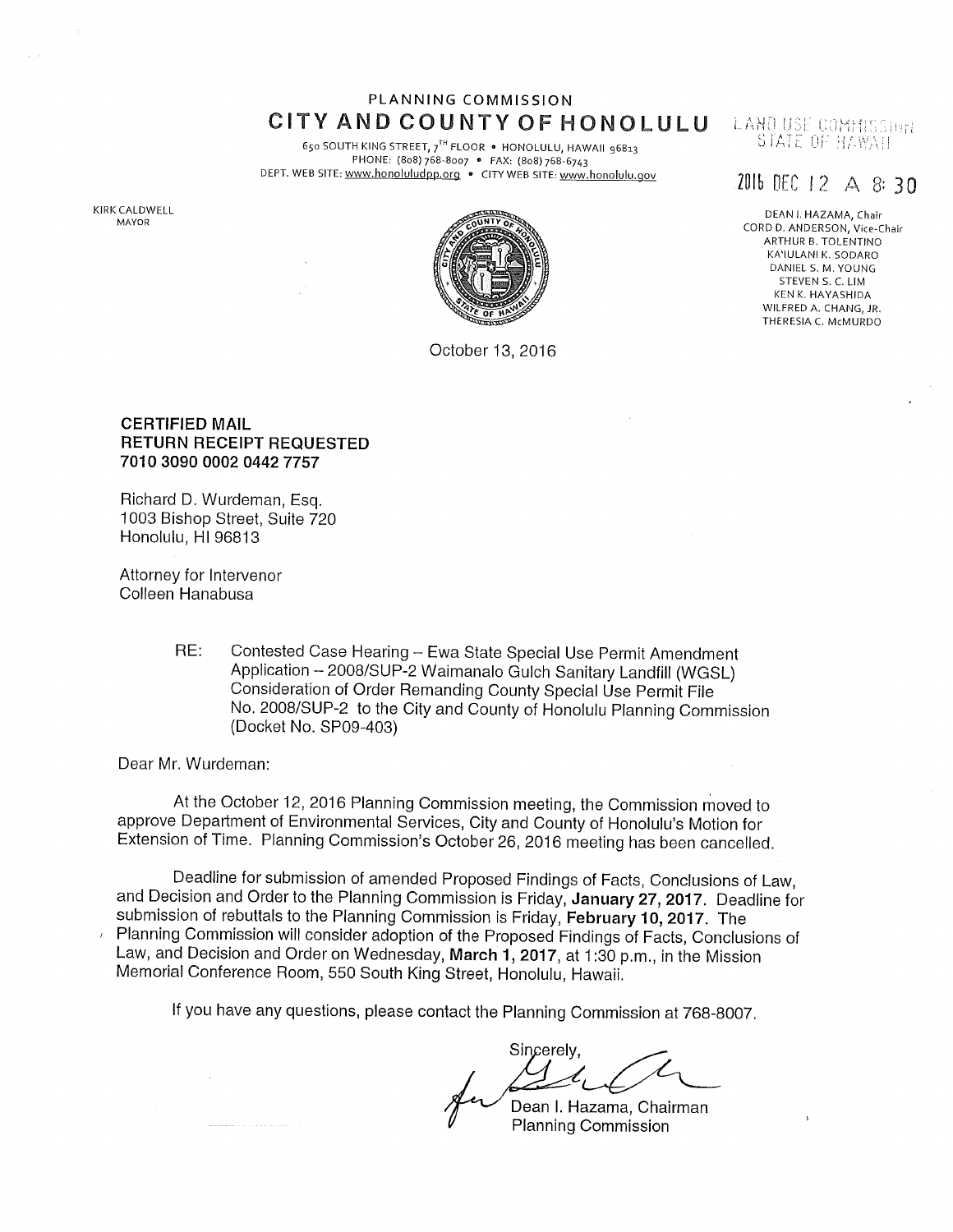Richard D. Wurdeman, Esq. Page 2 October 13, 2016

cc: George I. Atta, Director, Department of Planning and Permitting Don S. Kitaoka, Deputy Corporation Counsel Jennifer D. Waihee-Polk, Deputy Corporation Counsel for the Planning Commission Bryan C., Esq., Deputy Attorney General Leo Asuncion, Acting Director, Office of Planning Kamilla C. K. Chan, Deputy Corporation Counsel Calvert G. Chipchase, Esq. Arsima A. Muller, Esq.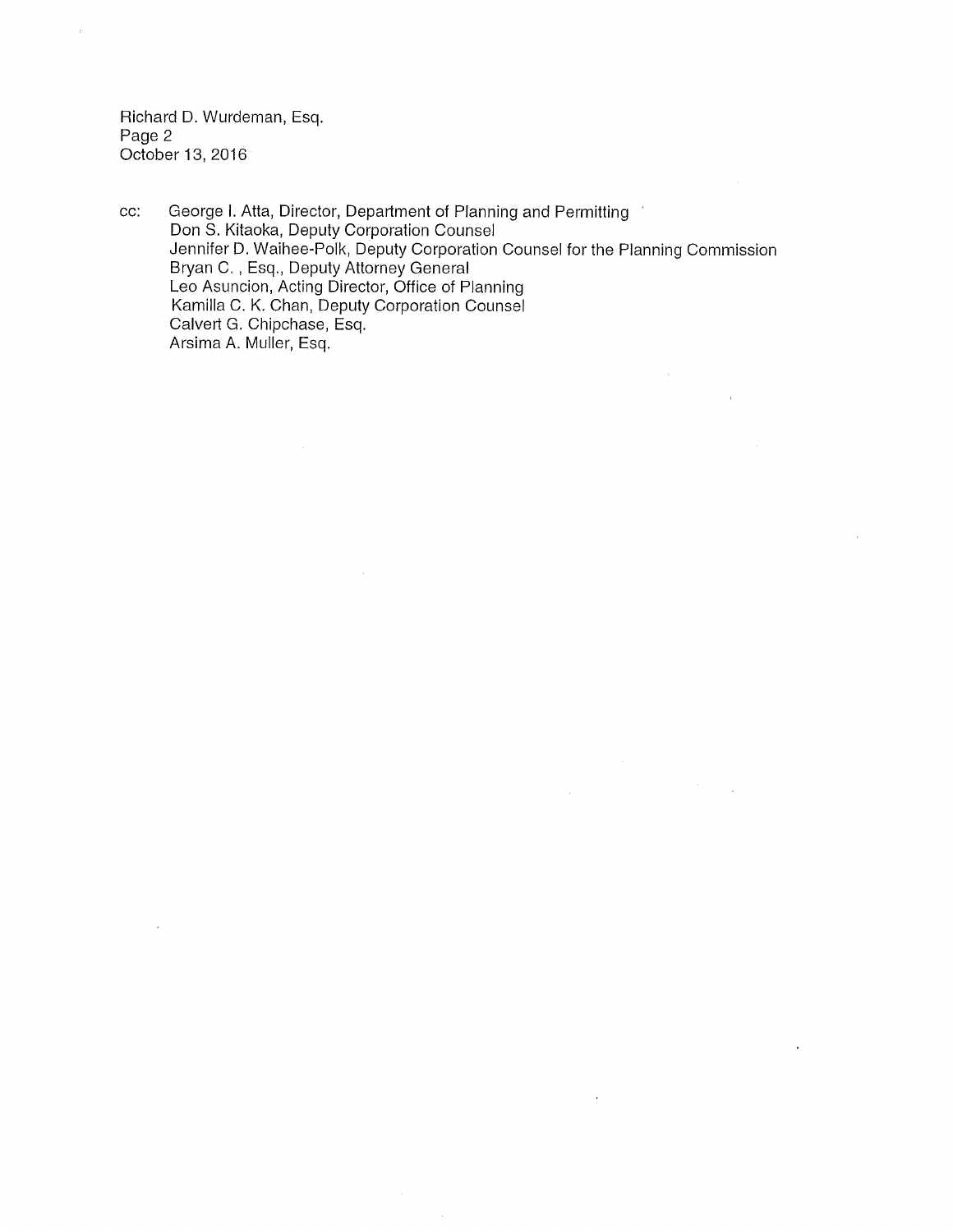## PLANNING COMMISSION CITY AND COUNTY OF HONOLULU

650 SOUTH KING STREET, 7<sup>TH</sup> FLOOR . HONOLULU, HAWAII 96813 PHONE: (8o8) 768-8oo7 o FAX: (808) 768-6743 DEPT, WEB SITE: www,honoluludpp.org , CITY WEB SITE: www.honolulu.gov

KIRK CALDWELL<br>MAYOR



September 7, 2016

CALDWELL<br>MAYOR CORD D. ANDERSON, Vice-Chair<br>CORD D. ANDERSON, Vice-Chair ARTHUR B. TOLENTINO KA'IULANI K. SODARO DANIEL S. M. YOUNG STEVEN S. C. LIM KEN K. HAYASHIDA WILFRED A. CHANG, JR. THERESIA C. McMURDO

### CERTIFIED MAIL RETURN RECEIPT REQUESTED 7010 3090 0002 0442 7726

Calvert G. Chipchase, Esq. Cades Schutte LLP 1000 Bishop Street, Suite 1200 Honolulu, HI 96813

Attorneys for Intervenors Ko Olina Community Association and Maile Shimabukuro

### CERTIFIED MAIL RETURN RECEIPT REQUESTED 7010 3090 0002 0442 7702

Donna Y. L. Leong, Esq. Corporation Counsel Kamilla C. K. Chan, Deputy Corporation Counsel City and County of Honolulu 530 S. King Street, Room 110 Honolulu, HI 96813

Attorneys for Applicant Department of Environmental Services, City and County of Honolulu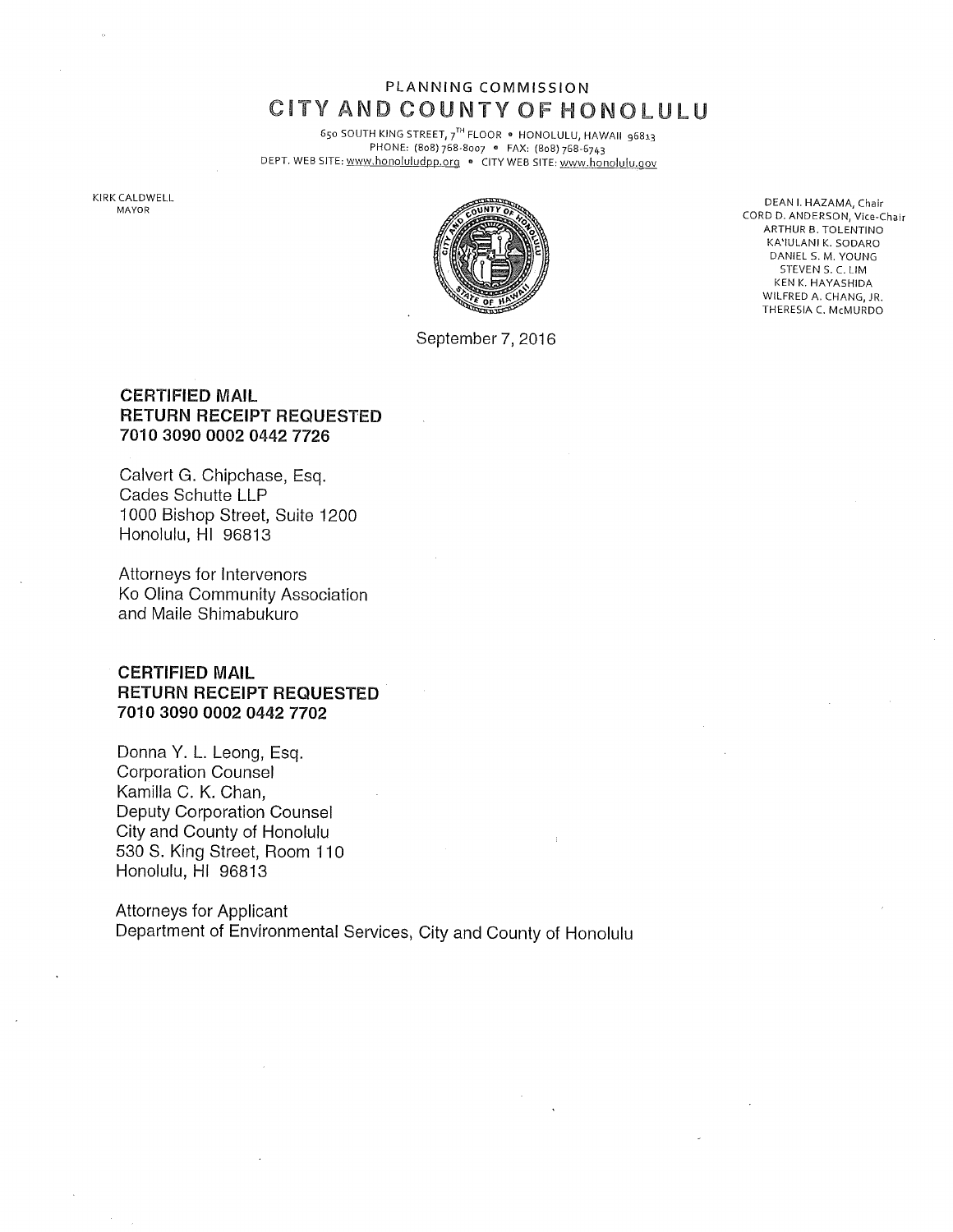Various Addressees Page 2 September 7, 2016

### CERTIFIED MAIL RETURN RECEIPT REQUESTED 7010 3090 0002 0442 7719

lan L. Sandison, Esq. Dean H. Robb, Esq. Tim Lui-Kwan, esq. Carlsmith Ball LLP American Savings Bank Tower 1001 Bishop Street, Suite 2200 Honolulu, HI 96813

Attorneys for Intervenor Schnitzer Steel Hawaii Corp.

#### CERTIFIED MAIL RETURN RECEIPT REQUESTED 7010 3090 0002 0442 7740

Richard D. Wurdeman, Esq. 1003 Bishop Street, Suite 720 Honolulu, HI 96813

Attorney for Intervenor Colleen Hanabusa

> RE: Contested Case Hearing -- Ewa State Special Use Permit Amendment Application - 2008/SUP-2 Waimanalo Gulch Sanitary Landfill (WGSL) Consideration of Order Remanding County Special Use Permit File No. 2008 to the City and County of Honolulu Planning Commission (Docket No. SP09-403)

Dear Gentlemen and Mesdames:

On Wednesday, October 12, 2016, at 1:30 p.m., in the Mission Memorial Conference Room, Mission Memorial Building, 550 South King Street, Honolulu, Hawaii, the Hono!ulu Planning Commission will consider Intervenors Ko Olina Community Association and Maile Shimabukuro's Motion to Reopen the Contested Case Hearing to Admit Limited Additional Evidence to Correct an Error that was Discovered After the Hearing Closed.

If you have any questions, please contact the Planning Commission at 768-8007.

Sincerely, f Dean I. Hazama, Chairman

Planning Commission

DIH:gct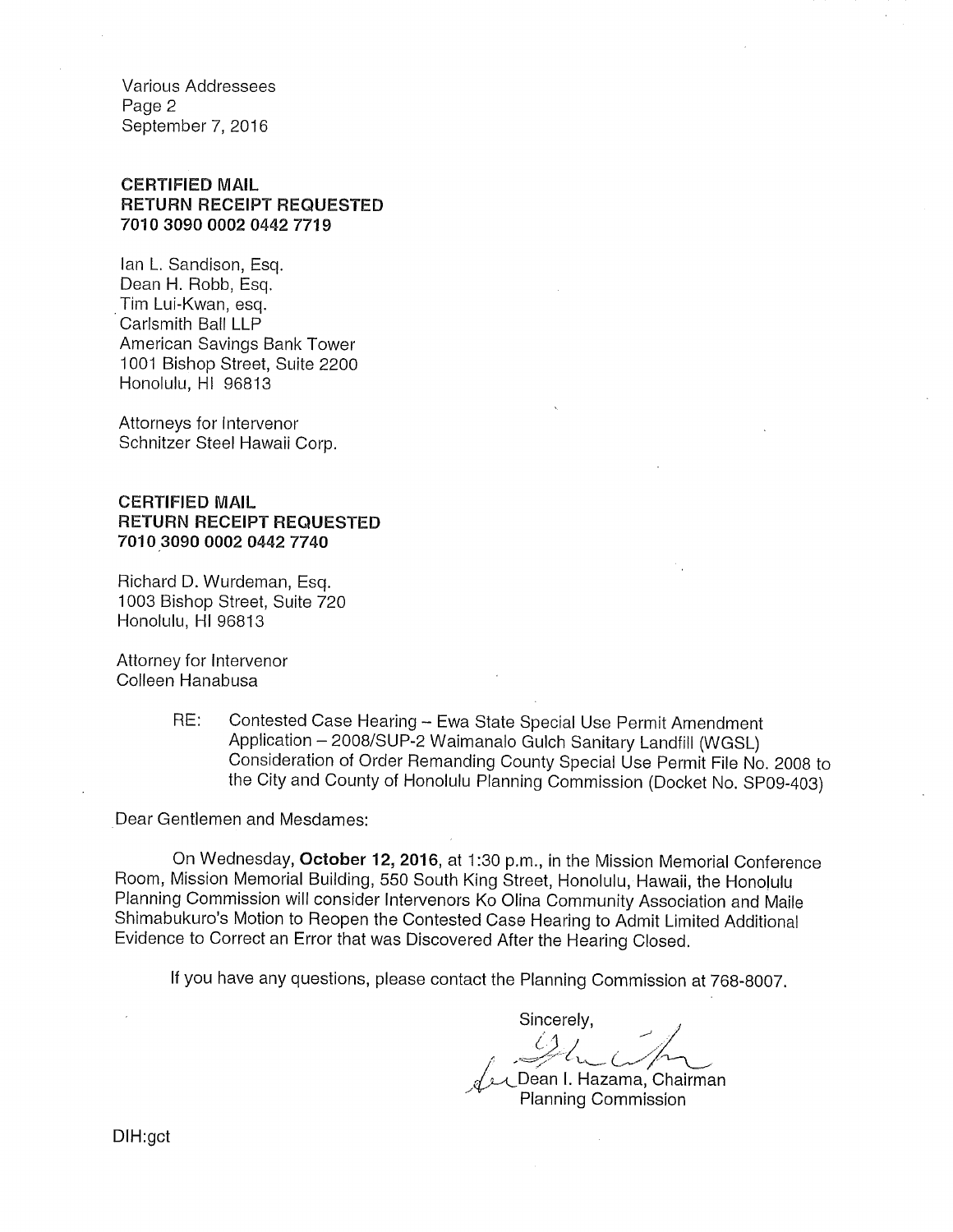Various Addresses Page 3 September 7, 2016

- Attachment: Intervenors Ko Olina Community Association and Maile Shimabukuro's Motion to Reopen the Contested Case Hearing to Admit Limited Additional Documentary Evidence to Correct an Error that was Discovered After the Hearing Closed
- CC: George I. Atta, Director, Department of Planning and Permitting Lori M. K. Kahikina, P.E., Director, Department of Environmental Services Don S. Kitaoka, Deputy Corporation Counsel, COR Jennifer D. Waihee-Polk, Deputy Corporation Counsel, COR Bryan C. Yee, Esq., Deputy Attorney General Leo Asuncion, Acting Director, Office of Planning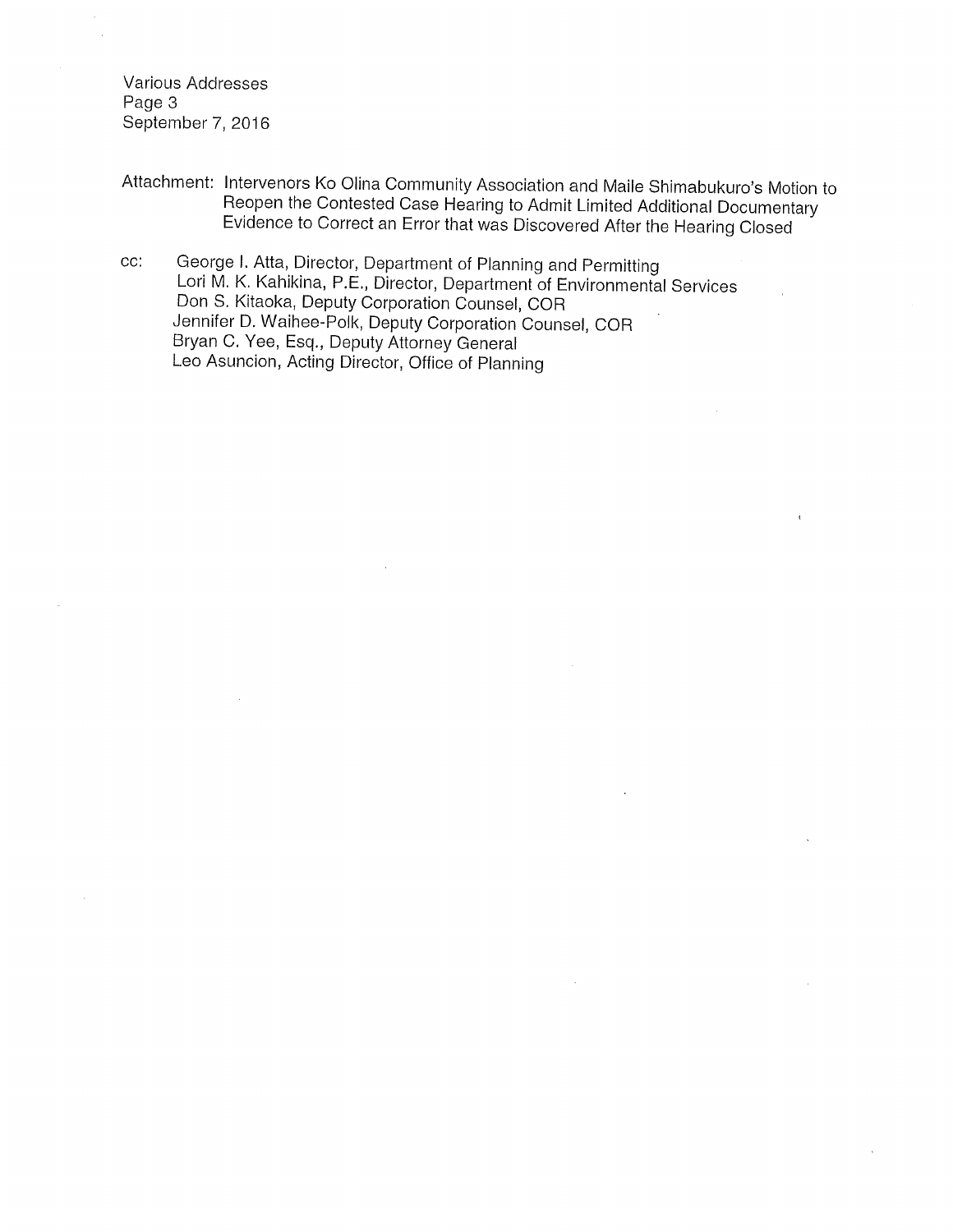## PLANNING COMMISSION CITY AND COUNTY OF HONOLULU

650 SOUTH KING STREET, 7<sup>TH</sup> FLOOR . HONOLULU, HAWAII 96813 PHONE: (8o8) 768-8oo7 o FAX: (8o8) 768-6743 DEPT. WEB SITE: www.honoluludpp.org • CITYWEB 51TE:www.honolulu.qov

KIRK CALDWELL



August 9, 2016

DEAN I. HAZAMA, Chair CORD D. ANDERSON, Vice-Chair ARTHUR B. TOLENTINO KA'IULANI K. SODARO DANIEL S. M. YOUNG STEVEN S. C. LIM KEN K. HAYASHIDA WILFRED A. CHANG, JR. THERESIA C. McMURDO

#### CERTIFIED MAIL RETURN RECEIPT REQUESTED 7014 1820 0000 9601 0643

Donna Y. L. Leong, Esq. Corporation Counsel Kamilla C. K. Chan, Deputy Corporation Counsel City and County of Honolulu 530 S. King Street, Room 110 Honolulu, HI 96813

Attorneys for Applicant Department of Environmental Services, City and County of Honolulu

CERTIFIED MAIL RETURN RECEIPT REQUESTED 7014 1820 0000 9601 0650

lan L..Sandison, Esq. Dean H. Robb, Esq. Tim Lui-Kwan, esq. Carlsmith Ball LLP American Savings Bank Tower 1001 Bishop Street, Suite 2200 Honolulu, HI 96813

Attorneys for Intervenor Schnitzer Steel Hawaii Corp.

#### CERTIFIED MAIL RETURN RECEIPT REQUESTED 7014 1820 0000 9601 0667

Richard D. Wurdeman, Esq. 1003 Bishop Street, Suite 720 Honolulu, HI 96813

Attorney for Intervenor Colleen Hanabusa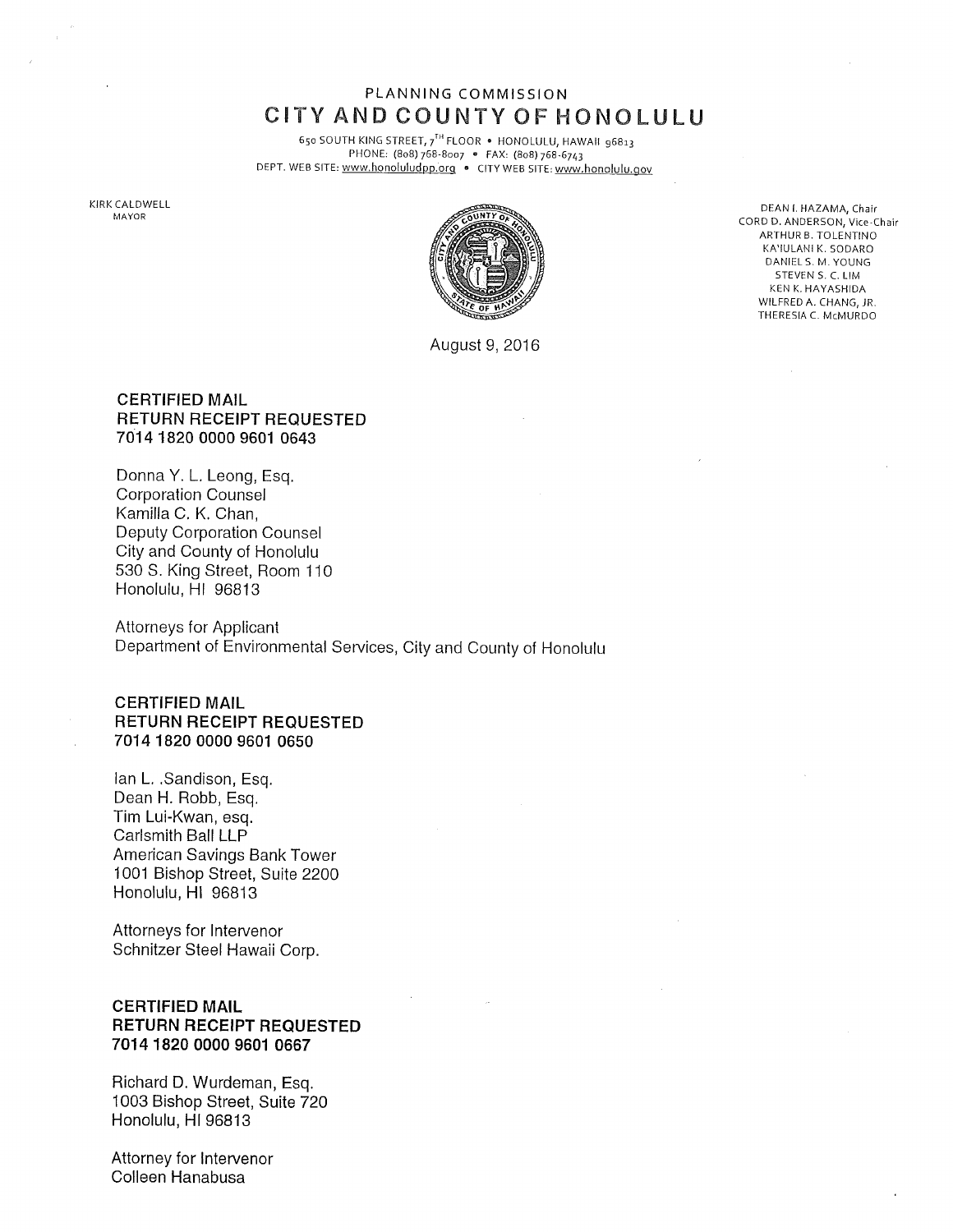Various Addressees Page 2 August 9, 2016

#### CERTIFIED MAIL RETURN RECEIPT REQUESTED 7014 1820 0000 9601 0674

J

Calvert G. Chipchase, Esq. Christopher T. Goodin, Esq. Cades Schutte LLP 1000 Bishop Street, Suite 1200 Honolulu, HI 96813

Attorneys for Intervenors Ko Olina Community Association and Maile Shimabukuro

> RE: Contested Case Hearing - Ewa State Special Use Permit Amendment Application - 2008/SUP-2 Waimanalo Gulch Sanitary Landfill (WGSL) Consideration of Order Remanding County Special Use Permit File No. 2008/SUP-2 to the City and County of Honolulu Planning Commission (Docket No. SP09-403)

Dear Gentlemen and Mesdames:

Enclosed is the August 17, 2016 Honolulu Planning Commission agenda. The Commission will consider the following motions on Wednesday, August 17,2016, at 1:30 p.m. in the Mission Memorial Conference Room, Mission Memorial Building.

- , Interveners Ko Olina Community Association and Maile Shimabukuro's Motion to Effect the Consolidation of the Separate Proceedings in 2008 SUP-2 as Ordered by the State Land Use Commission on October 8, 2012.
- , Department of Environmental Services, City and County of Honolulu's Motion to Stay Proceedings to April 22, 2017.

If you have any questions, please contact the Planning Commission at 768-8007.

Sincerely,<br>for Docentil C/ah

Dean I. Hazama, Chairman Planning Commission

#### Enclosure

CC: George I. Atta, Director, Department of Planning and Permitting Lori M. K. Kahikina, P.E., Director, Department of Environmental Services Don S. Kitaoka, Deputy Corporation Counsel, COR Jennifer D. Waihee-Polk, Deputy Corporation Counsel, COR Brian Yee, Esq., Deputy Attorney General Leo Asuncion, Acting Director, Office of Planning Colleen Hanabusa, Esq. Schnitzer Steel Hawaii Corporation Ko Olina Community Association and Maile Shimabukuro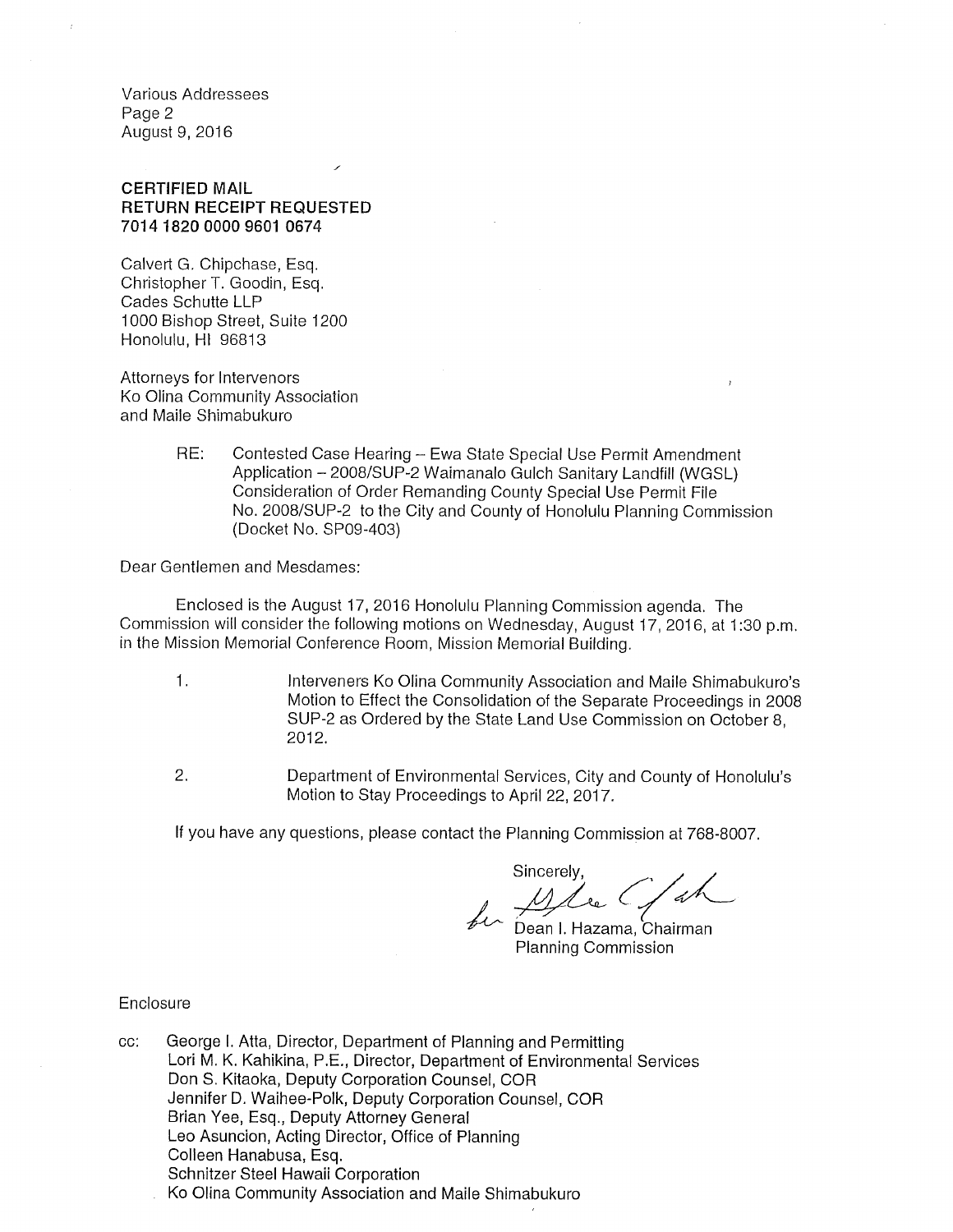## PLANNING COMMISSION CiTY AND COUNTY OF HONOLULU

65o SOUTH KING STREET, 7TH FLOOR • HONOLULU, HAWAIi 96813 PHONE: (8o8) 768-8oo7 e FAX: (8o8) 768-6743 DEPT. WEB SITE: www.honoluludpp.org . CITY WEB SITE: www.honolulu.gov

KIRK CALDWELL



May 25, 2016

CORD D. ANDERSON, Vice-Chair KA'IULANI K. SODARO ARTHUR B, TOLENTINO DANIEL S. M. YOUNG STEVENS. C, LIM WILFRED A. CHANG, JR. KEN K. HAYASHIDA THERESIA C. McMURDO

## CERTIFIED MAIL RETURN RECEIPT REQUESTED

Lori M. K. Kahikina, P.E., Director Department of Environmental Services City and County of Honolulu 1000 Uluohia Street, 3rd Floor Kapolei, HI 96707

Donna Y. L. Leong Corporation Counsel Kamilla C. K. Chan Deputy Corporation Counsel City and County of Honolulu 530 S. King Street, Room 110 Honolulu, HI 96813

Brian Yee, Esq. Deputy Attorney General Hale Auhau, Third Floor 425 Queen Street Honolulu, HI 96813

Richard N. Wurdeman, Esq. 333 Queen Street Honolulu, HI 96813

Calvert G. Chipchase IV, Esq. Christopher T. Goodin, Esq. Cades Schutte LLP 1000 Bishop Street, Suite 1200 Honolulu, HI 96813

SUBJECT: A Request for Follow-Up Status Report or Extension on State Special Use Permit to Supersede Existing Special Use Permit to Allow a 92.5-Acre Expansion and Time Expansion for Waimanalo Gulch Sanitary Landfill, Waimanalo Gulch, Oahu, Hawaii, Tax Map Key: 9-2-03:72 and 73